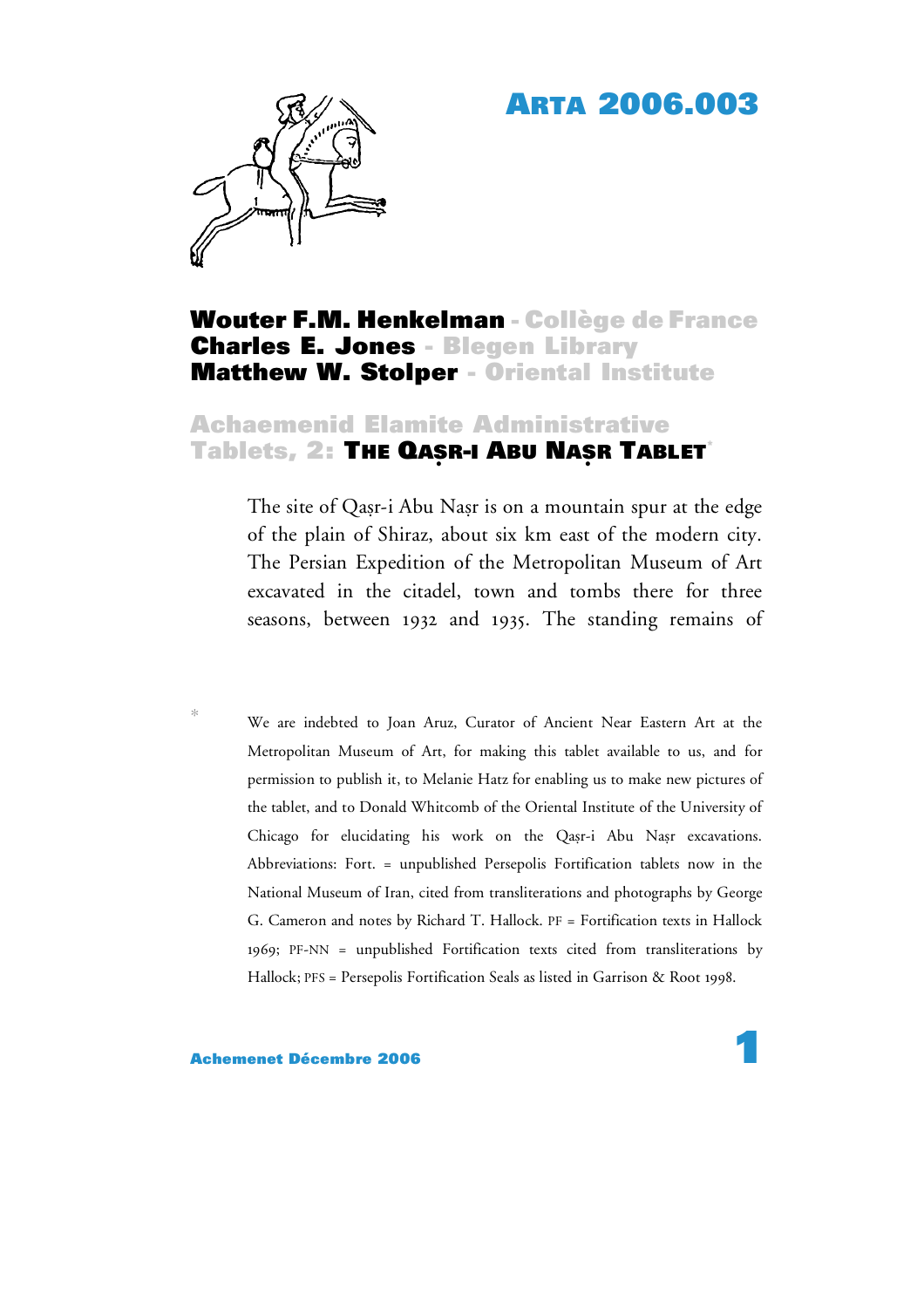

Achaemenid doorways that had been reported by Iranian and European travelers of the eighteenth, nineteenth and earlier twentieth centuries drew the excavators' first attention. Visitors who had looked closely, from Eugène Flandin and Pascal Coste in 1841 onward, concluded that Achaemenid doorways were not original to Qasr-i Abu Nasr, that they were made of pieces that had been brought from another site in Sasanian or Islamic times. On his first visit to the site, Ernst Herzfeld concurred, but in 1926 he put forward the opinion that the Achaemenid architectural fragments were remains of an original Achaemenid building on the site. When excavations at Qasr-i Abu Nasr began, Herzfeld's spectacular discoveries at Persepolis were attracting international attention, and the hope of uncovering another Achaemenid stronghold in the Persian homeland was strong. **1**

By the end of the first season in Spring, 1933, that hope was disappointed but not extinct. The excavators had confirmed that the Achaemenid doorways were not original, but they still thought the architectural elements of the doorways might have come from "some as yet undiscovered building in the neighborhood" (Hauser 1933: 42). They opened the second season in the last days of October, 1933, by ignoring this "Achaemenian bait" and beginning work at the fortress on the opposite end of the site, but even so, they soon found pre-Sasanian objects and sherds, some of Achaemenid date, on the

**<sup>1</sup>** Hauser 1933: 39-40; Whitcomb 1985: 16; Flandin & Coste 1851-52: 65-66; Herzfeld 1926: 250.

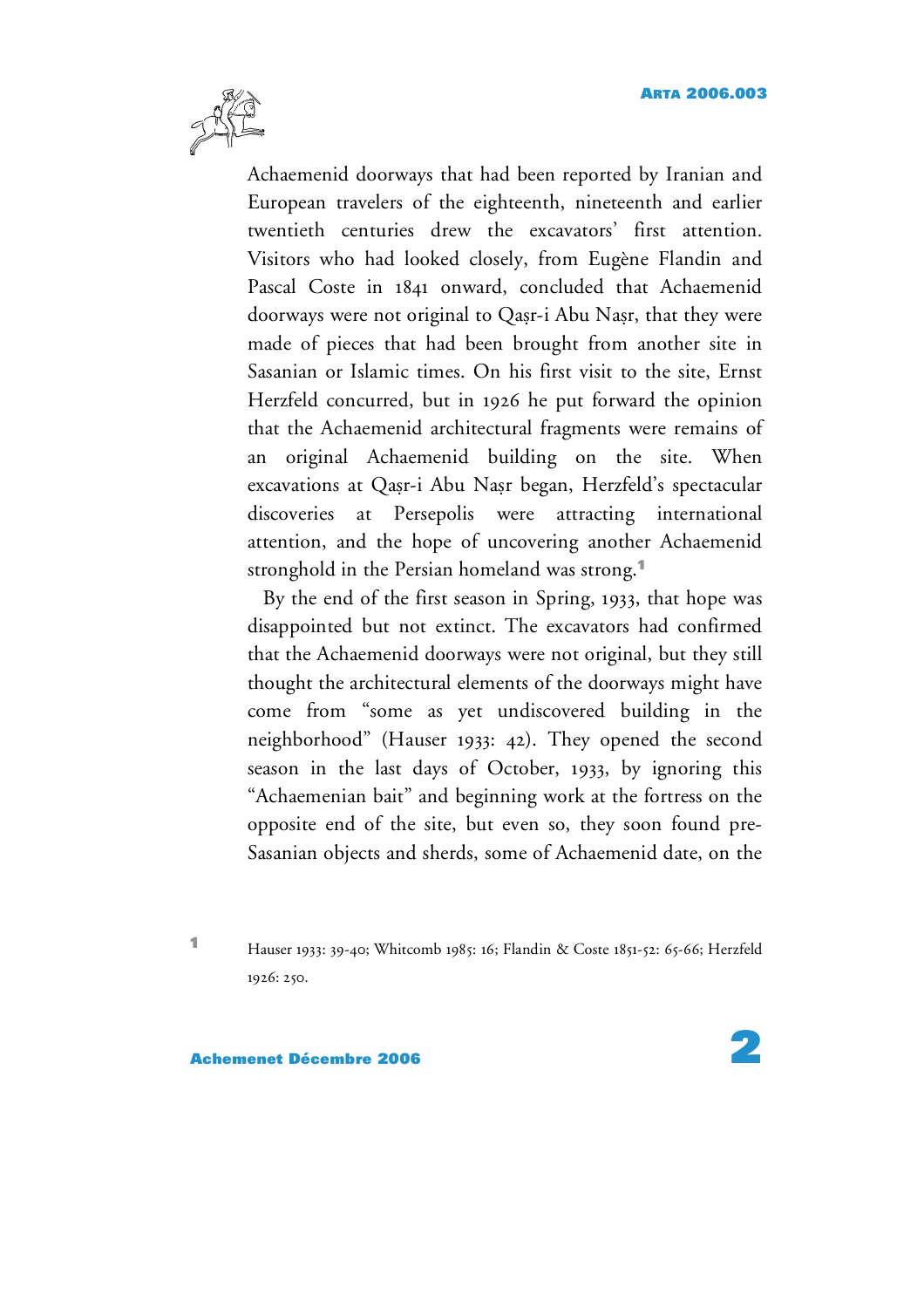

west slope of the fortress. Among these finds was a cuneiform tablet with impressions of two Achaemenid seals and a text in Achaemenid Elamite. The tablet was found on the west slope on November 12, 1933. In form and content it is very similar to Achaemenid Elamite administrative texts from the Persepolis Fortification that had been excavated by Herzfeld only a few months earlier. **2**

The pre-Sasanian finds of the early second season again raised "expectations of a series of levels making a cross-section through all the Persian cultures," expectations that were again disappointed (Winlock, Hauser & Upton 1934: 4, 13). These finds were "more false bait" (Whitcomb 1985: 18). They proved to be the only pre-Sasanian items found, and they had no stratigraphic or architectural connections. The portable Achaemenid objects – stone bowls and plates, an inlayed chert bird's head ornament, seals, and even the cuneiform tablet – were interpreted, like the Achaemenid architectural fragments, as intrusive, brought to the site as antiquities, decorations or curios in Sasanian times or later. Qasr-i Abu Nasr could be characterized not as the site of an Achaemenid fortress, but as a "memento of the early pillaging of Achaemenian sites" (Wilkinson 1965: 345).

**<sup>2</sup>** MMA 36.30.62: Wilkinson 1965: 344f., pl. LXXVII fig. 24; cf. Whitcomb 1985: 191. Herzfeld did not excavate the Persepolis Fortification tablets in 1934, as is often said, but in the spring of 1933; he had already given a comprehensive description of the tablets in a lecture at the Royal Asiatic Society in September, 1933 (Anonymous 1934).

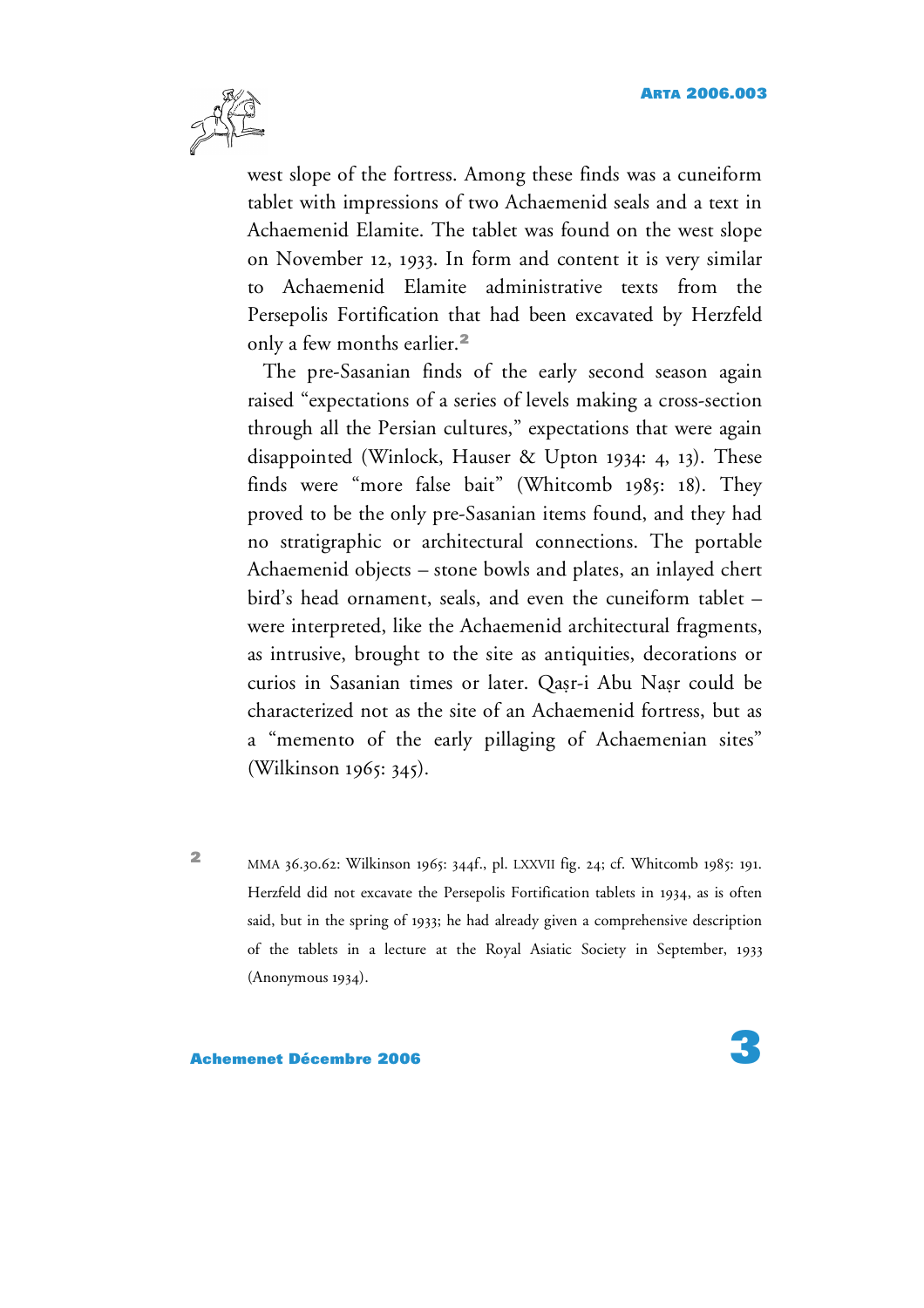

Achaemenid Elamite administrative records from Persepolis, however, kept the possibility of an Achaemenid occupation at Qasr-i Abu Nasr alive. Texts on Persepolis Treasury tablets, published in 1948 and after, and texts Persepolis Fortification tablets, published in 1969 and after, mention a place called *Tirazziš* (sometimes spelled *Širazziš*) as a regional administrative center, the site of a "fortress" (Elamite *halmarriš*), a "storehouse" (Elamite *kanti*) and a "treasury" or craft-production center (Elamite *kapnuški*, with gangs of *kapnuškip*, "treasury workers") at Tirazziš. This toponym was recognized as an ancestral form of the name Shiraz; the place that it named was thought to be located at or near modern Shiraz; and this fixed point was one of the keys to investigations of the historical geography of Achaemenid Persia on the basis of the Persepolis texts. **3**

Islamic geographical and historical writers, however, indicate that the city of Shiraz was an Islamic foundation, and no archaeological evidence contradicts them. Hence, pre-Islamic Qasr-i Abu Nasr has been the best candidate for a nearby Achaemenid site that might have been called by the ancestral form of the name Shiraz, although no archaeological evidence unequivocally supports this candidacy (e.g., Herzfeld 1926: 250; Frye 1973: 2). William Sumner put the case explicitly: although Achaemenid architectural fragments and objects

**<sup>3</sup>** Hallock 1969: <sup>762</sup> s.v. *Tirazziš*; Hinz & Koch 1987: <sup>335</sup> s.vv. h.*ti-ra-iz-zí-iš*, etc., 1092 s.v. h.*sir-zí-iš*, 1169 s.v. *ši-ra-iz-zí-iš*, etc. Cf. Sumner 1986: 19-20; Koch 1990: 41-68; Vallat 1993: 282f. s.v. *Tiraz(z)iš*.

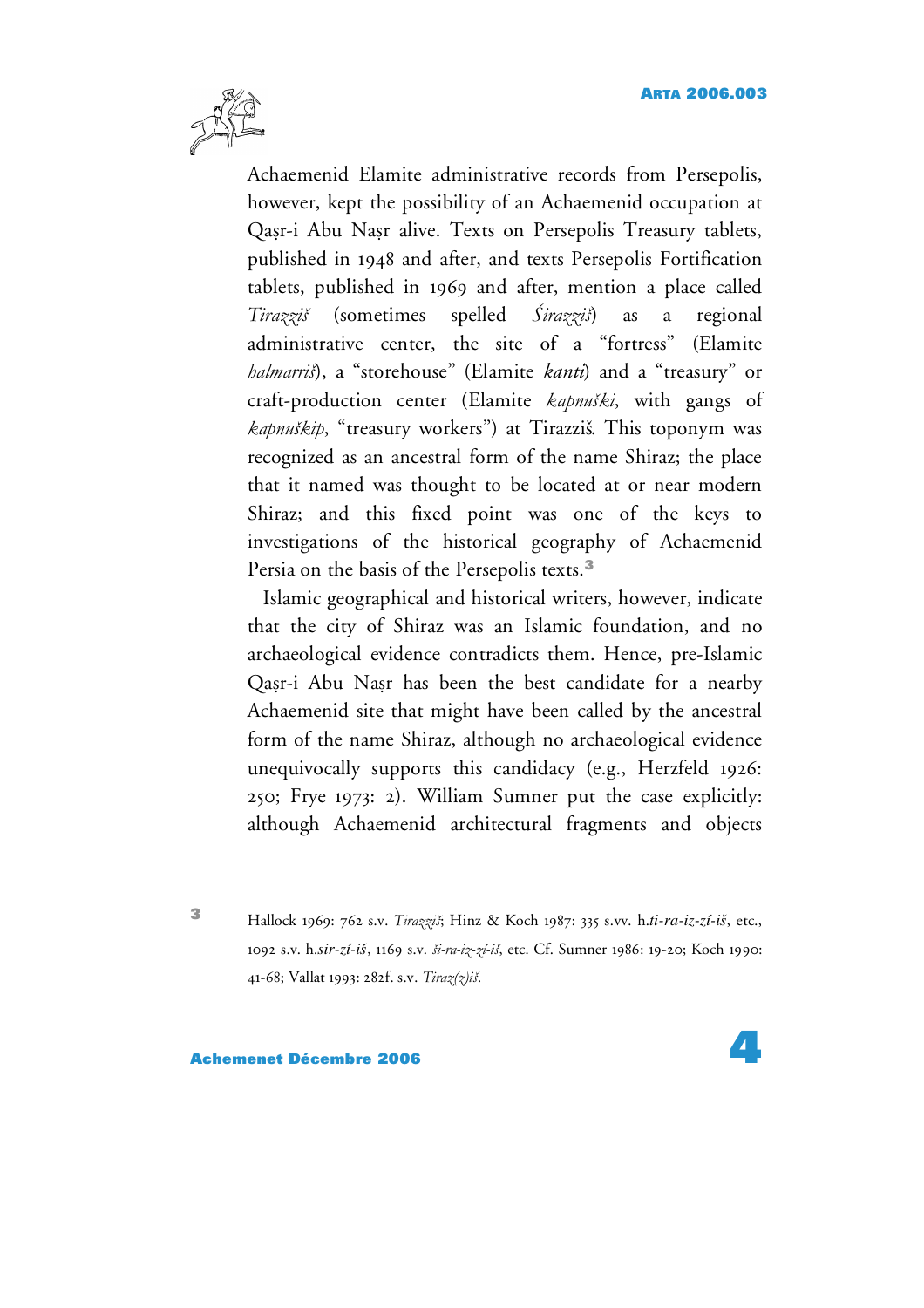

could be considered curious antiquities brought to the site from elsewhere

the presence of unmistakable Achaemenid sherds from a trench on the slope of the citadel is not so easily dismissed. These sherds are, in my opinion, good evidence for an Achaemenid occupation on the citadel, the remains of which could easily have been destroyed in the course of Parthian and Sasanian construction … it is premature to dismiss Qasr-e Abu Nasr as the most probable location of Tirazziš (Sumner 1986: 19f.).

What is true of the Achaemenid sherds might also be said of the Achaemenid tablet. Unlike stone bowls, metal work, and carved architectural ornament, the tablet is not an intrinsically attractive object. Its value as an antiquity or curio would not be obvious to an observer in Sasanian or Islamic times, or to anyone who found it before the nineteenth-century decipherment of the cuneiform scripts. Even afterwards, it was only the discovery of similar tablets at Persepolis in 1933 that would have made this piece interesting to a collector. Just because it has so little to attract anyone but a twentieth-century cuneiform epigrapher, some commentators have viewed it as an oddity among the Achaemenid pieces from Qasr-i Abu Napr (e.g., Wilkinson 1965: 345; Whitcomb 1985: 191).

The form of the text on the Qasr-i Abu Nasr tablet has exact parallels among Persepolis Fortification tablets, but the specific collocation of names, seal impressions, and details in the text does not occur in known Fortification texts. The seal impression on the reverse of the Qasr-i Abu Nasr tablet is similar to seals on the Fortification tablets, but no impressions

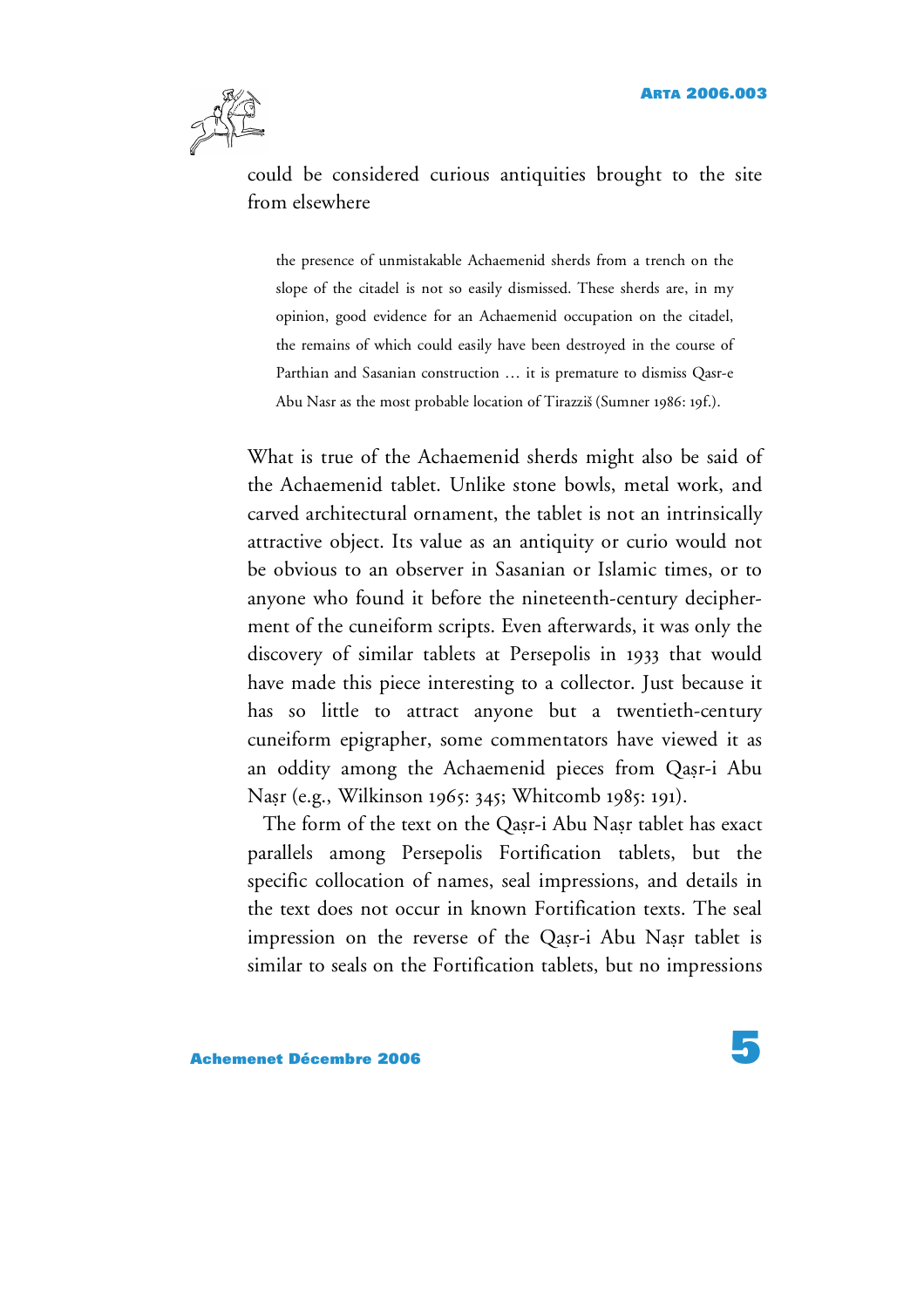

of the same seal have been identified among known Fortification tablets. Hence, nothing forces the conclusion that the Qasr-i Abu Nasr tablet came from Persepolis. If Qasr-i Abu Nasr was indeed the site of Achaemenid Tirazziš, this tablet might be the sole surviving document from an administrative center that was controlled from Persepolis, just as MDP 11 308 may be the sole surviving document from an Achaemenid administrative archive at Susa (Garrison 1996).

Nevertheless, there is reason to hesitate over this inference. This tablet was discovered at the same time and in the same area as the other Achaemenid small finds. It came to light only a few months after Herzfeld's work had made tablets of this kind known as real and valuable Achaemenid objects, when the discovery of the Fortification archive had drawn even more international attention to the work at Persepolis, and when the employment of hundreds of men at Qasr-i Abu Nasr might depend on rekindling the Metropolitan Museum Expedition's waning hope of similar discoveries. The Achaemenid sherds and the Elamite tablet might be unsuitable curios for Sasanian or early Islamic occupants of Qasr-i Abu Nasr, but they were very suitable "bait" to put before the excavators (as Whitcomb 1985: 18 intimates). Under these circumstances, it seems to us very probable, but not actually provable, that the Qasr-i Abu Napr tablet came from the Persepolis Fortification find, that it was not brought to Qasr-i Abu Nasr in Sasanian or early Islamic times, but only in 1933 or 1934.

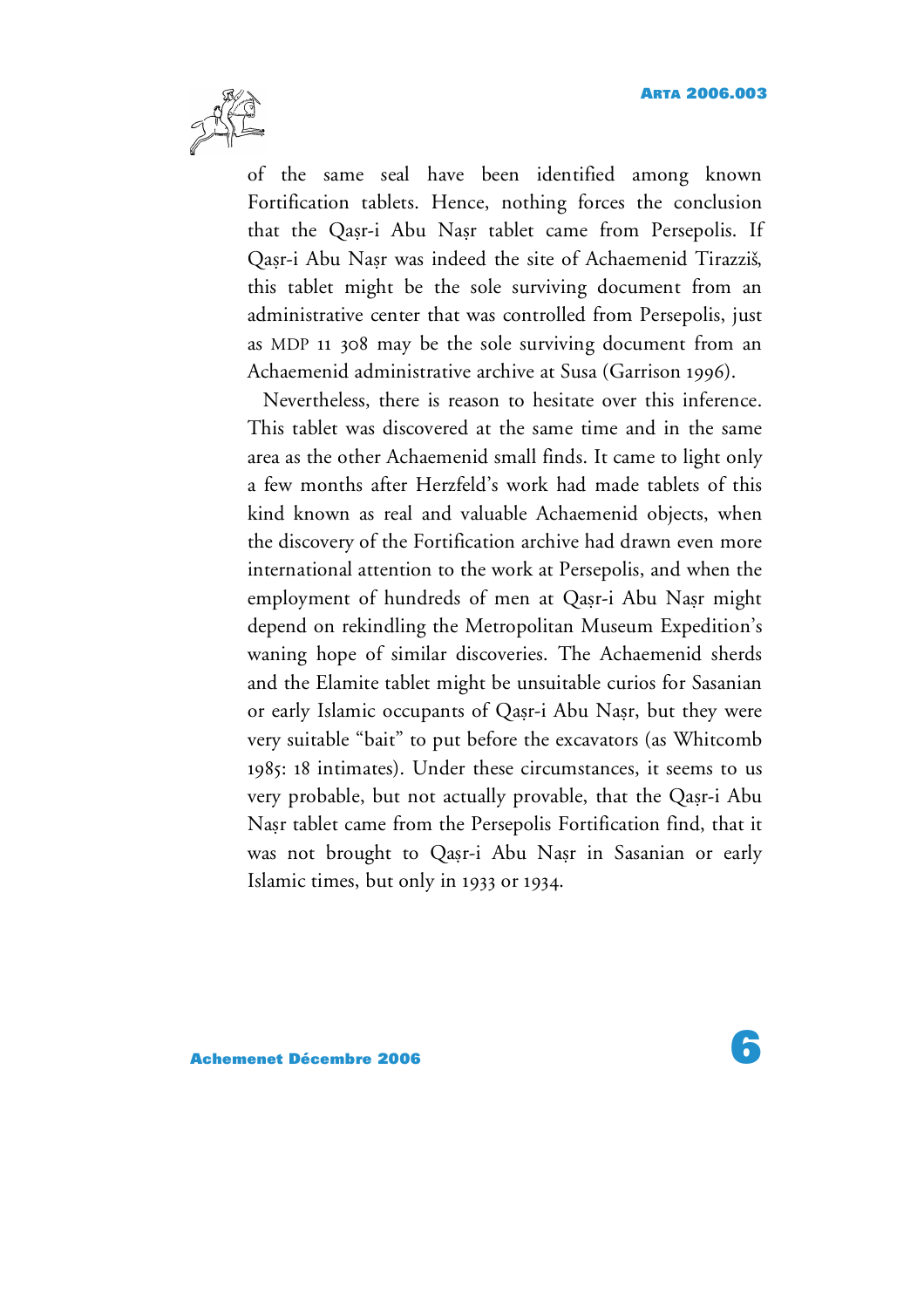

### **MMA 36.30.62**

#### **Description**

Metropolitan Museum of Art, Rogers Fund  $=$  PF-NN 2303. 3.51 x 2.49 cm Category C6

#### **Transliteration**

- 1. 60  $r$ *áp-tam*<sub>5</sub>
- 2. 75 *hi-du*
- 3. 20 *ba* ! -*gi*-*maš*
- $4.$  25  $\sqrt{4}a_4^T n$  $\rm GURU\v S^{ME\v S}$
- $5.$  25  $\sqrt{\text{K1}}$ +MIN SAL<sup>MEŠ</sup>
- 6. PAP 2 ME 5 UDU.NITÁ<sup>MEŠ</sup>
- 7. *ka*4-*da-ka*<sup>4</sup> *kur-mín*
- Lower Edge
- 8. HAL *hi-in-du-iš*-
- 9. *na am-ma be-ul*

Reverse

10. 21-*me-man-na*

### **Translation**

1-4 60 rams, 75 ewes, 20 intermediate (yearling) ewes, 25 male lambs, 25 female lambs:  $6-7$  altogether 205 head of small live-





MMA 36.30.62 obv.



MMA 36.30.62 obv.

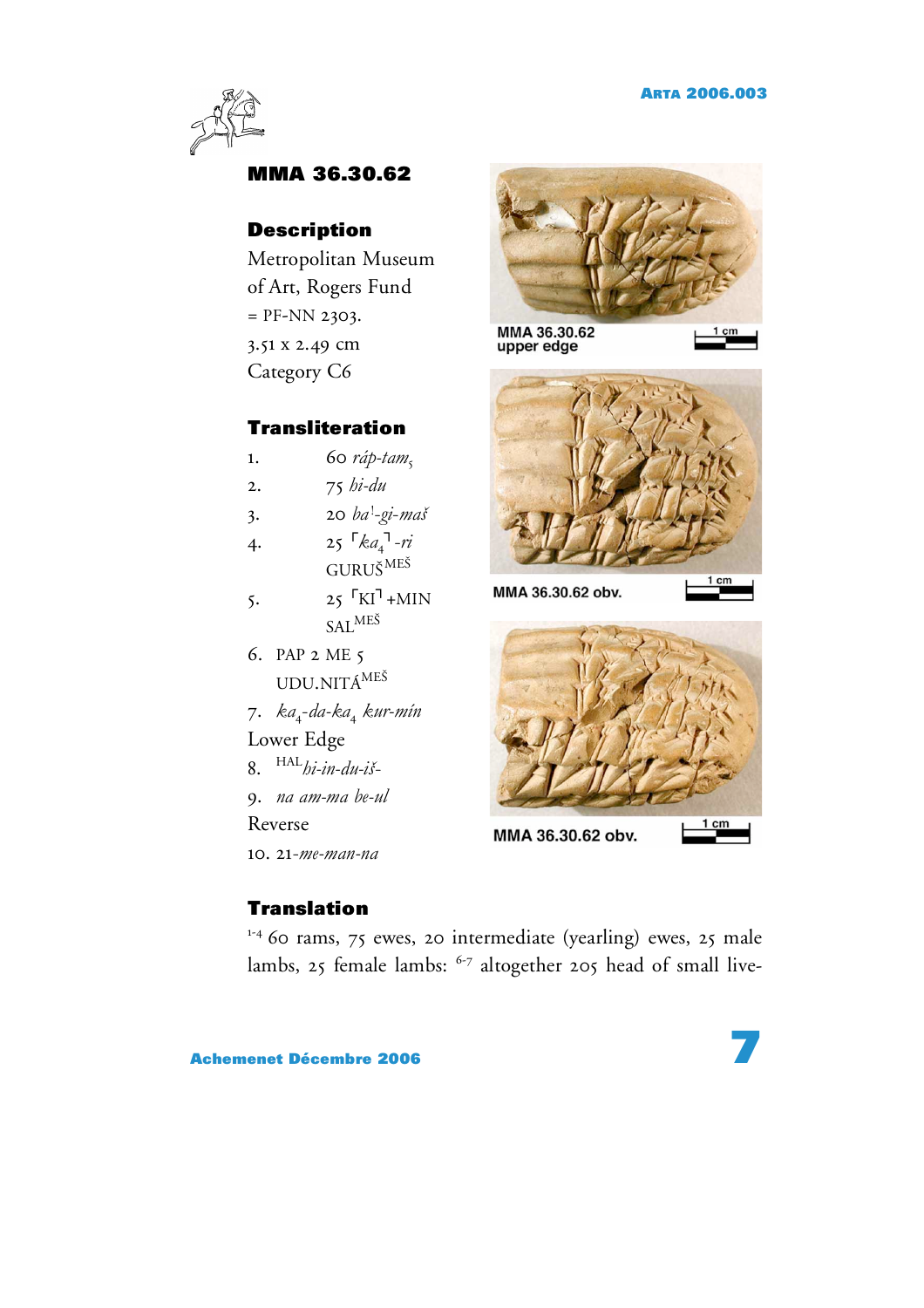

stock, alive <sup>7-9</sup> (as/for<sup>?</sup>) allocation by Hinduš, 9-10 balance of the 21st year.

#### **Comparanda**

Cf. PF 0283-0287 (esp. PF 0285 [year 20] and PF 0287  $[year 24]$ , PF-NN 0007, PF-NN 0125, PF-NN 0395, PF-NN 0444, PF-NN 0719, PF-NN 1226, PF-NN 2140, PF-NN 2302, PF-NN 2563 (all Category C6).

#### **Seals**

Seal reverse: see Garrison & Root 2001: 7: "similar but not identical to PFS 32\* … and PFS 677\*." Another seal left edge.

#### **Comments**

2. *hidu* "ewe" rather than "female goat" (so Hallock),

MMA 36.30.62<br>lower edge

MMA 36.30.62<br>lower edge



MMA 36.30.62 rev.

on the basis of a Middle Elamite text from Tall-i Malyan with separate entries for numbers of hides of ÙZ $^{\rm{MES}}$ , "female goats" and *hi-du*; in that case *kariri* (*karri*) indicates "lamb(s)," rather than "kid(s)," as the Aramaic gloss *'mrn* on PF 0695 implies, and *bagimaš* refers to a yearling ewe, not a female goat of inter-

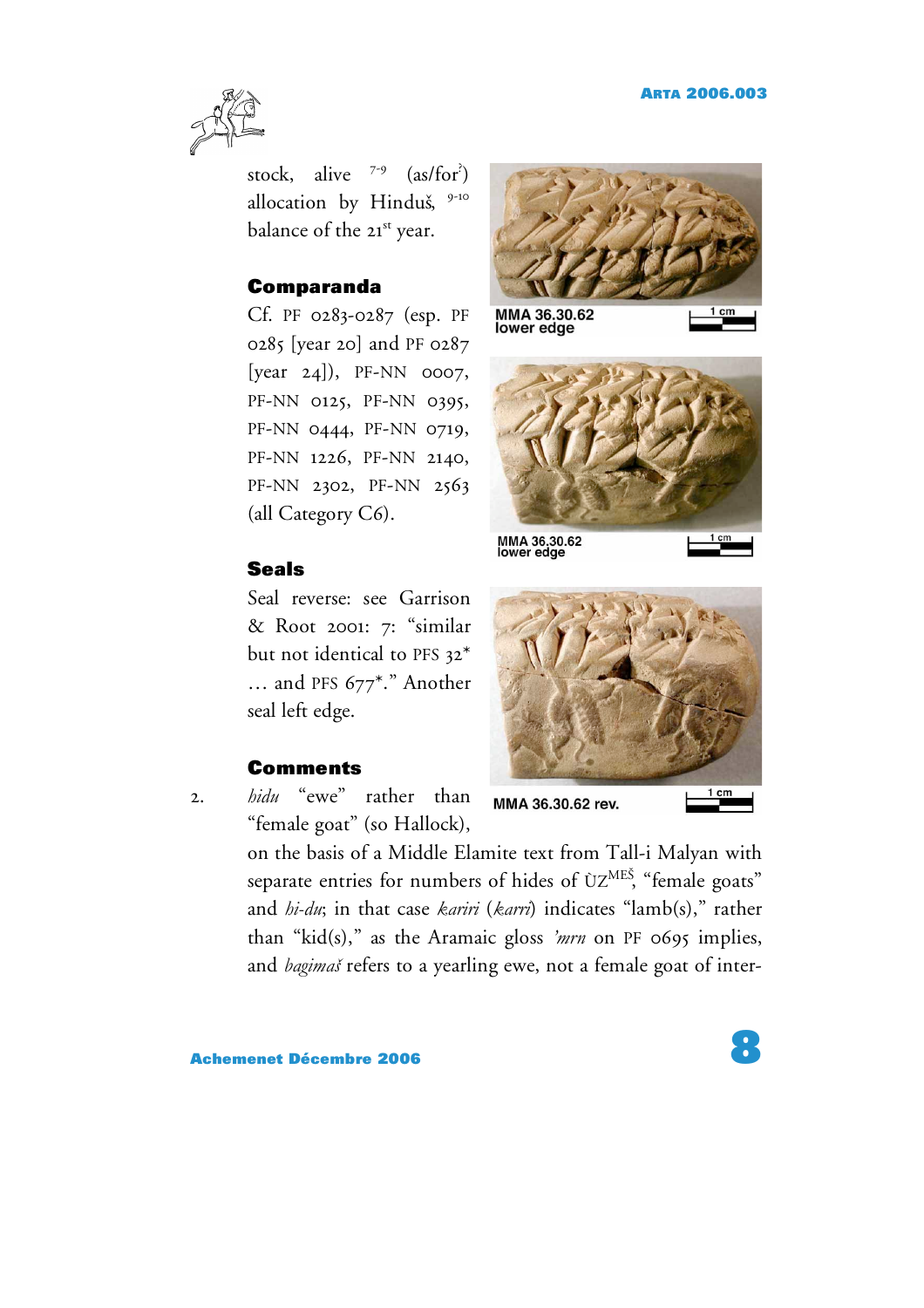

mediate age (Hinz & Koch 1987: 656; Hallock 1969: 16).

- 3. *ba* ! written ŠU.
- 4. Or:  $ka_4$ -ri- $\langle r \rangle$ ; cf. *kar-ri* PF 0287:2, 5, PF-NN 1226:2, 5.
- 6. Properly, "head of small livestock," that is, sheep and/or goats, of all age and sex categories. UDU.NITÁ also renders șenu (otherwise  $U_8$ . UDU) or a synonym of șenu in Neo-Babylonian texts (e.g., Da Riva 2002: 211).
- 8. Hinduš: "India(n)." Cf. HAL *Hi-du-iš*, a cultic expert (*šatin*), PF 0596:2. Not otherwise attested as personal name in Fortification texts.



MMA 36.30.62 rev.



MMA 36.30.62 left edge

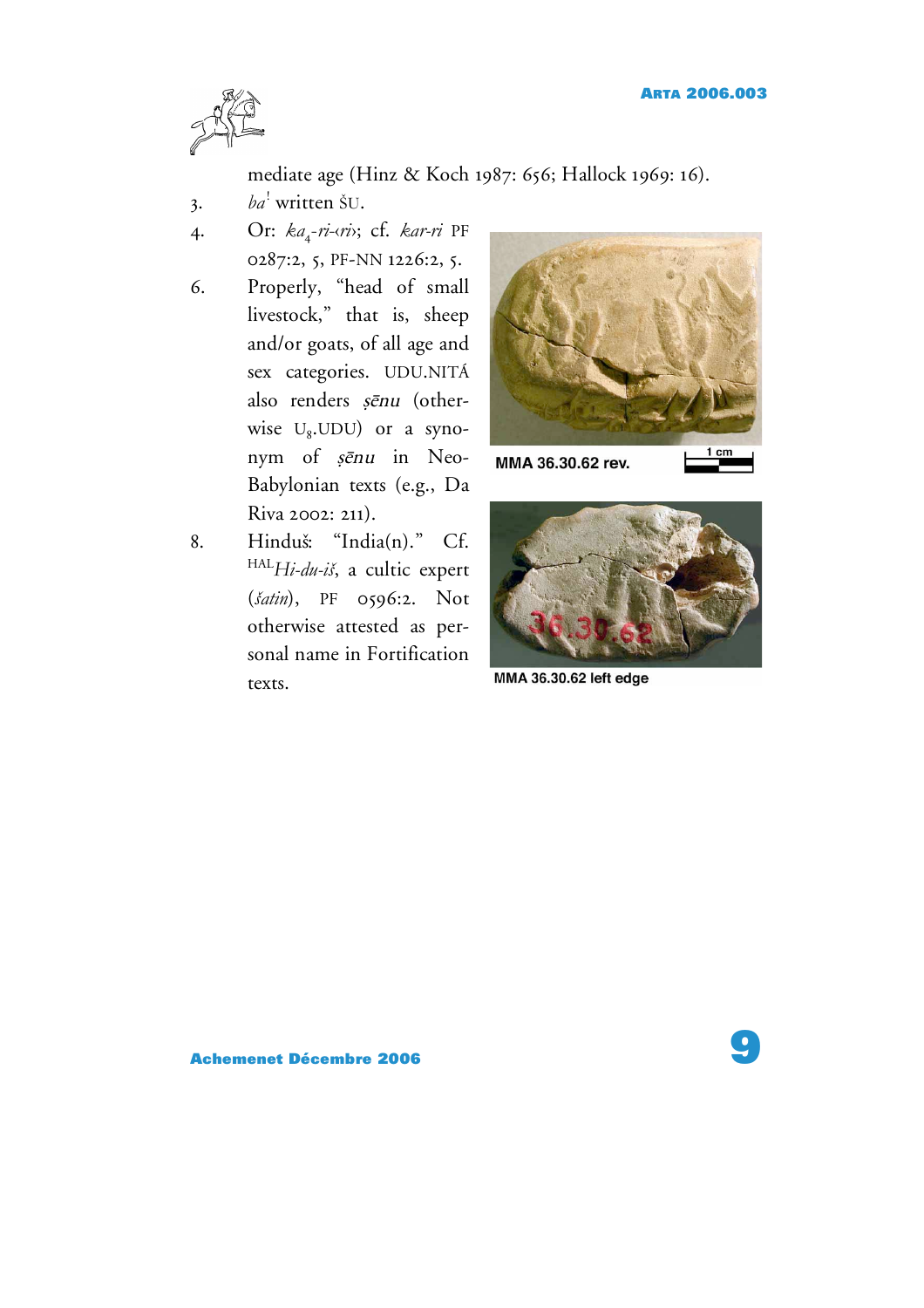

## **Interpretation**

What does this text, lacking a finite verb, actually record, and for what purpose? Hallock assigned it and similar texts to Category C6, labeled "Other 'Deposits.'" It is one of his categories that is loosely defined in formal and functional terms (cf. 1969: 17: "of uncertain character"). Hallock also assigned to this category not only texts in similar formats that deal with livestock – cattle and poultry as well as sheep and goats – but also texts that deal with other commodities.

Handling livestock, however, is fundamentally different from handling grain, wine, and other such commodities, since livestock cannot be held in storage except on the hoof. Understanding the C6 texts that deal with livestock in particular calls for comparison with texts of other categories that deal with animals, especially the elaborate accounts of Category W. Hallock's fastidious analysis of these accounts was the basis for studies of the handling of sheep and goats in the Persepolis administration by Toyoko Kawase, **<sup>4</sup>** who argued convincingly that the Persepolis records of sheep and goats represent a lopsided view of a "consignment system" (otherwise characterized as a system of share-breeding), in which the owners (the crown and its administrators) managed large stocks of

**<sup>4</sup>** Hallock 1969: 57ff., especially 65-68. Kawase 1980, complemented by Kawase <sup>1984</sup> and 1986. See also Hinz 1971: 288-90;
Briant 1979: 143-150 (= 1982: 338-345), 2002: 425f. and 440f.; Henkelman 2005: 157-59.

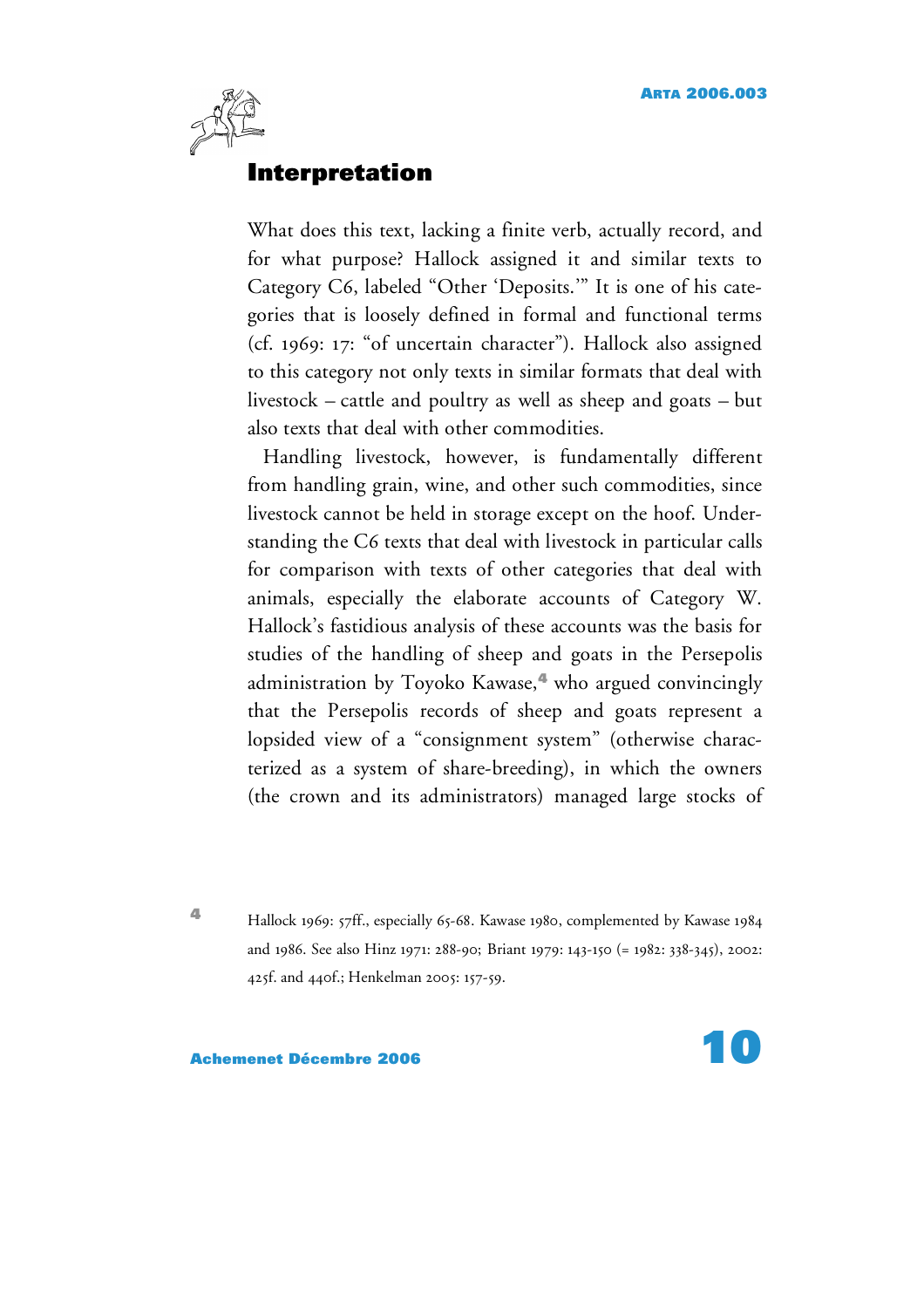

animals**<sup>5</sup>** by allocating flocks to individual herdsmen who were remunerated with a share of the offspring. The view is lopsided in the sense that it conveys only information of interest to the owners; it is lopsided also in the sense that it conveys only administrative data without making explicit the legal or customary relationships that bound the administrators and the consignees. In this interpretation, the "core institution" that links the external sphere of the herdsmen and the internal sphere of the owners and consumers was the *nutannuš*, both an organization and a locale. **6**

The characterization of "external" and "internal" spheres borrows from Van Driel's study of the handling of sheep and goats represented in Neo-Babylonian and Achaemenid

**<sup>5</sup>** PF <sup>2007</sup> accounts for more than 16,000 sheep and goats; cf. Hallock 1969: 66.

**<sup>6</sup>** Hallock 1969: 739: "stockyard;" Hinz & Koch 1987: 1012: "Viehhof;" Tavernier 2002: 659; all accepting an Iranian etymology, \*nidani-/\*nitani-), "depot, store." We cannot accept G. Giovinazzo's divergent proposal that *nutanu(ya)š* is borrowed from Akkadian nadānu, "give," with a meaning "gift," hence "tax" (1989: 203-206). It is implausible on formal grounds (e.g., El. /*nu*/ for Ir. /*ni*/ is well attested, but El. /*nu*/ for Bab. /*na*/ is not; final –*š* is common on transcribed Ir. words but unwarranted on transcribed Bab. words); it is without a convincing Akkadian donor form in comparable meaning (despite mimma nadānātu [not nadānu], "any gifts (to the crown) at all" [not: a particular tax], frequent in fifth-century legal texts from the Murašû archive of Nippur but not elsewhere); it postulates an unlikely kind of borrowing (why borrow from Akkadian, not Aramaic? and why borrow a word of general meaning when Iranian and Elamite synonyms were in common use?).

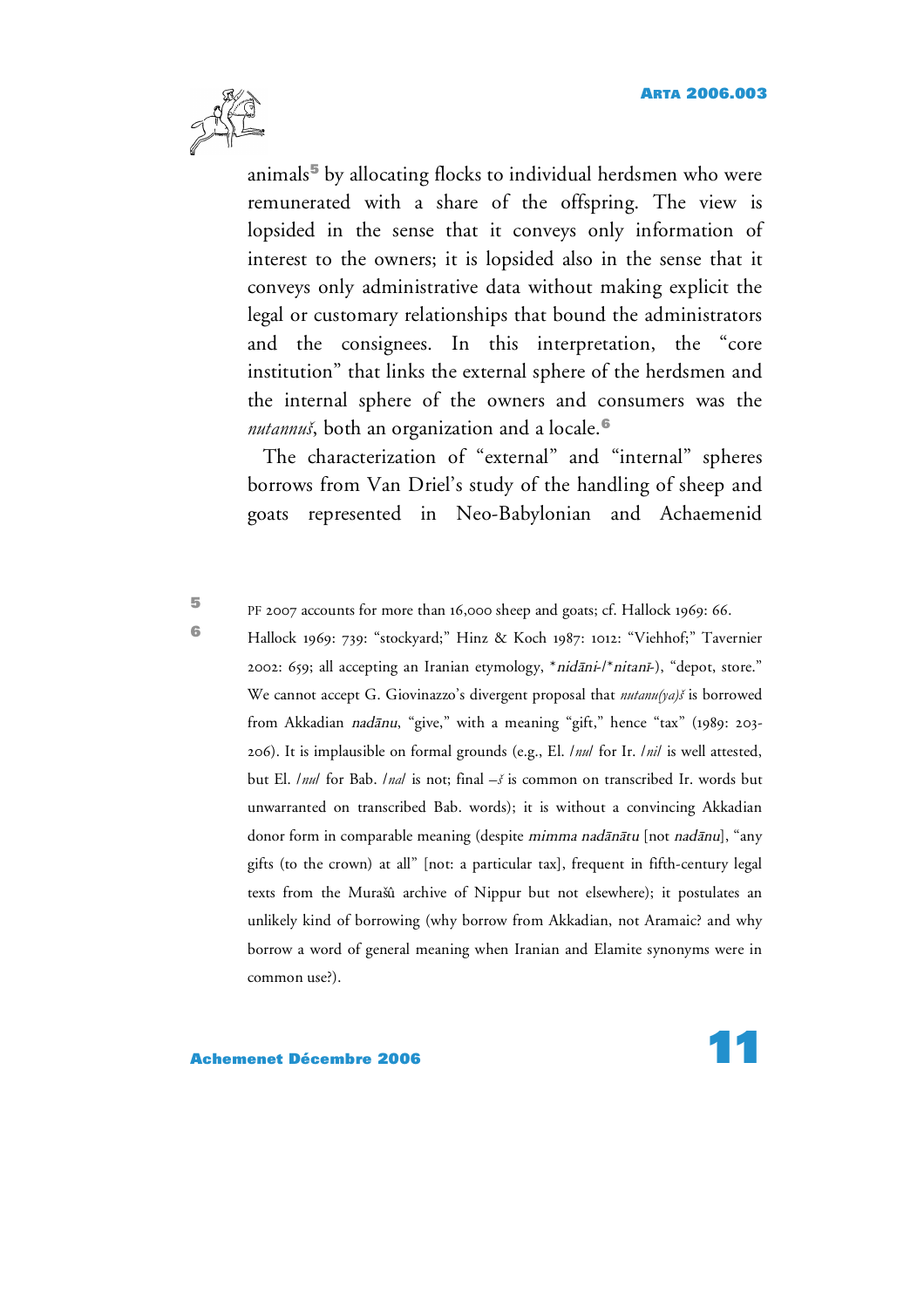

Babylonian temple archives from Uruk and Sippar (Van Driel 1993). Like the Fortification archive, the Babylonian temple archives supply the perspective of administrative records on the management of very large stocks of animals. They reflect a share-breeding system, carried out on general terms that seem to have parallels in the Persepolis texts: an expectation of about 66 2/3 lambs and kids per 100 viable ewes and she-goats to be paid annually to the owners (additional offspring to belong to the herdsman), and perhaps also an allowance of 10% deaths among the offspring (additional losses to be charged to the herdsman). **<sup>7</sup>** Given the similarities of perspective and operating relationships, the understandings gained by recent work on Babylonian temple records of sheep and goats may offer systematic comparanda to elucidate Persepolis records. **<sup>8</sup>** In the absence of such systematic comparison, we confine ourselves to remarks on some terms of

**<sup>7</sup>** Two-thirds yield: cf. Hallock 1969: 66; Kawase 1980: 46-8. <sup>A</sup> ten percent loss allowance is perhaps to be seen in the entries discussed by Hallock 1969: 66 on PF 2008 ("584 sheep [i.e., goats] on hand … 58 (as usual 1/10 of the carry-over …) were brought in, slaughtered, and issued to the herdsman [*batmana*], having no effect on the herd;" Kawase 1980: 41 (item B), 43 ("delivered to … the *batmana* for slaughter"). Might sheep and goats described as *baziš*, "tax," be compared also to Neo-Babylonian animals levied as sibtu?

**<sup>8</sup>** Van Driel's programmatic study is the starting-point for more extensive studies of animal husbandry and consumption in the temple archives. Sippar: da Riva, 2002: 173-309; Uruk: Kozuh 2006. See also Gehlken 1990: 19-55; Bongenaar 1997: 416- 422; Van Driel & Nemet-Nejat 1994; Zawadski 2003.

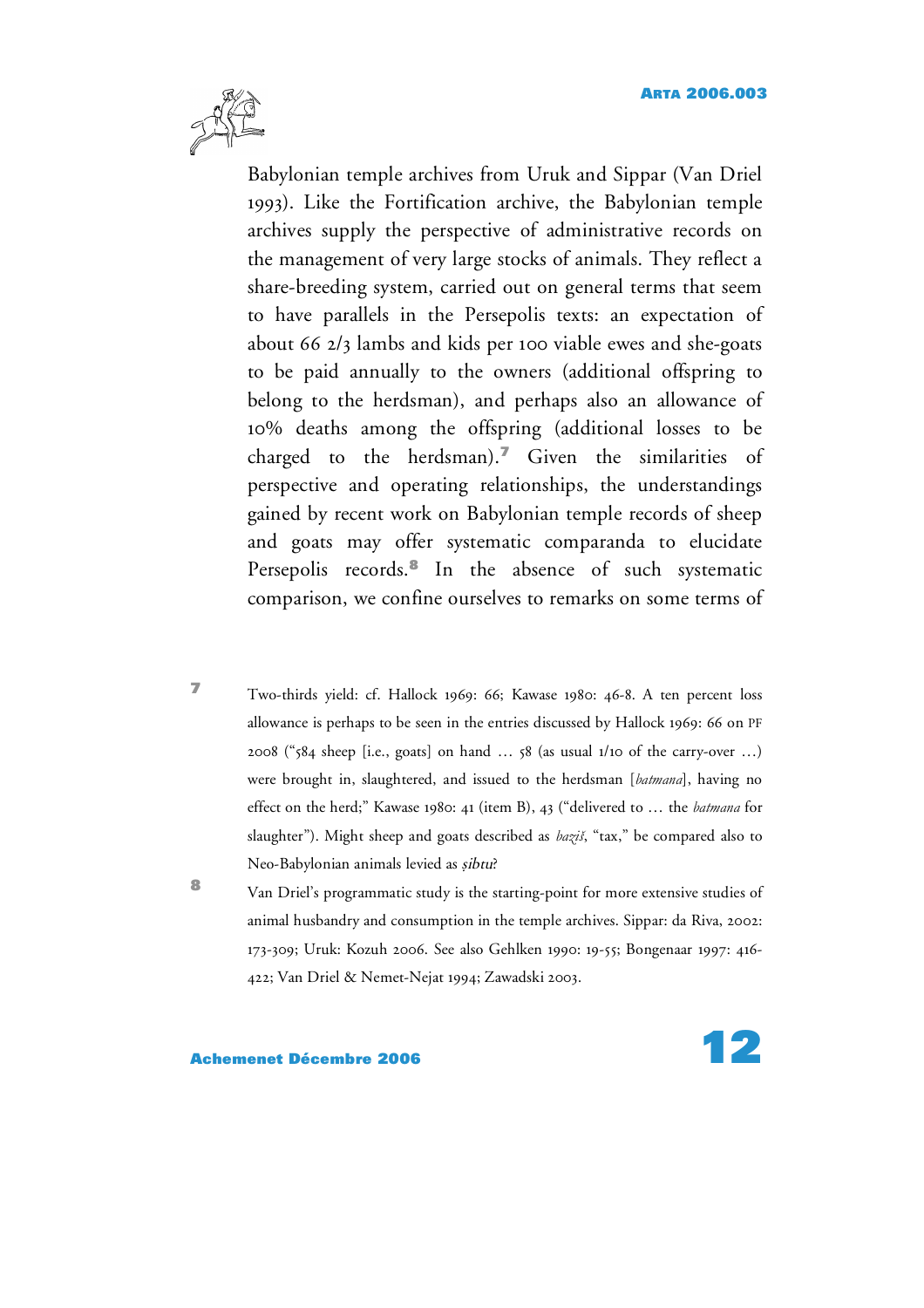

this text in connection with other Persepolis texts.

1-3. As A.M. Arfaee observes (personal communication), animals in the species-sex categories that Hallock interpreted as male outnumber those in the categories that Hallock interpreted as female, while flocks in normal herding practices – modern, traditional, and ancient, amply reflected in Old and Neo-Babylonian texts – are preponderantly female, for obvious reasons. Nevertheless, Hallock (who was cautious about any claim to certainty in Elamite) insisted that "there is … no doubt about the age and sex categories" (1969: 16); there are no grounds for changing his assignments, and ample evidence for maintaining them. **9**

In this text, female animals outnumber males. Nevertheless, the sex ratios, with about two-thirds as many rams as ewes and yearling females, make it unattractive to see this as an inventory of a flock in the hands of an individual herdsman, comparable to the Neo-Babylonian lists of animals called "on the spot herd inventories," "Standardurkunde," or "Einzelinspektionen."**<sup>10</sup>** Sex ratios vary widely in texts of similar form: PF 0285 and 0287 enumerate both sheep and goats, with much higher ratios of females to males; other texts have still

**<sup>9</sup>** Like Babylonian texts, the Persepolis texts are highly regular (but not perfectly consistent) in listing male animals before female animals, noted explicitly as GURUŠ(-na), "male" and SAL-na, "female" in the case of lambs and kids, for which there are no sex-specific terms. The sex-category assignments are also strongly implicit in the projected yield of 66 2/3 young per viable 100 females.

**<sup>10</sup>** Van Driel 1993: 220ff.; Gehlken 1990: 21ff.; da Riva 2002: 204-207, 235.

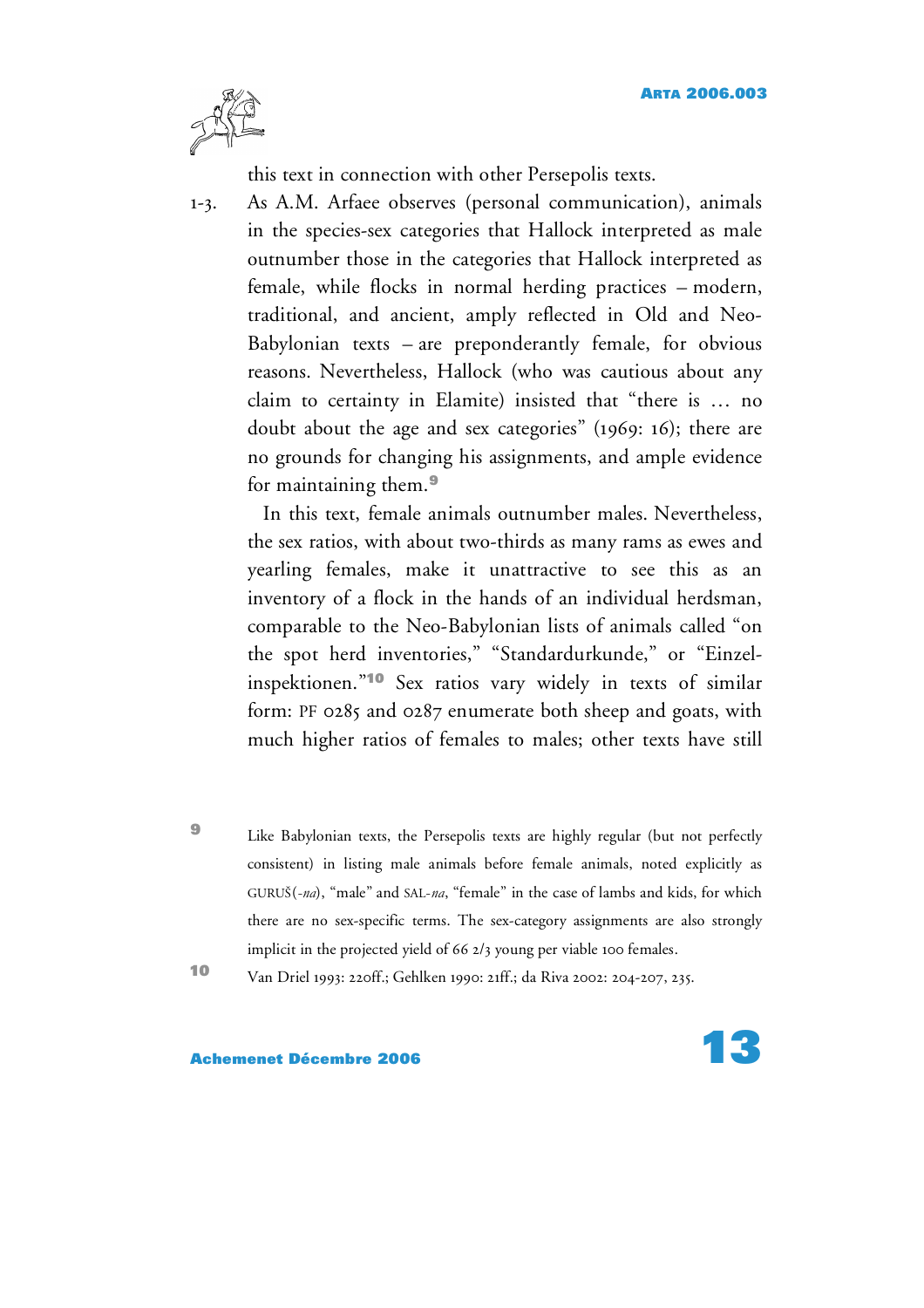

lower ratios of females to males than this text (e.g. PF-NN 0007 26:61 adult sheep, 23:41 adult goats; PF-NN 0125 1:7 adult goats). If texts of similar form record similar situations, they are situations that involve groups of animals of variable size and composition; the groups are not often, if ever, active herds consigned to a herdsman.

- 4-5. 50 lambs = 75 ewes x  $2/3$ , corresponding to the expected yield as entered in accounts of Category W, but this ratio does not recur in similar C6 texts.
- 7. *kadaka (katukka*), "alive": Neo-Babylonian *napš*ātu (ZI<sup>MES</sup>), literally "lives," designates head of livestock in herd totals (CAD N/I 301 s.v. *napištu* mng. 5b), but a counterpart usage here is excluded by similar texts that describe the livestock as *halpika*, "slaughtered" or perhaps simply "dead," e.g., PF 0283, PF 0284. "Alive" and "dead" are also accounting categories. In W texts, *kadaka* (*katukka*) labels numbers of animals on account at the first step of the annual calculation (balance carried forward from the previous year [*amma bel* #-*na*] less 10% dead or slaughtered [*halpika*] and animals lost ? [*pitika*]). At the end of the calculation it labels grand totals of animals held on account and carried forward to the following year (year-initial "live" animals plus unexpended newborns), contrasted with the total of animals "removed" (*mazzika* newborns plus 10% dead; cf. Kawase 1980: 40, 43, 45).
- 7-9. *kurmin* PN-*na*: in most C6 texts, Hallock translated "entrusted to PN," rather than the usual "entrusted by PN;" his choice

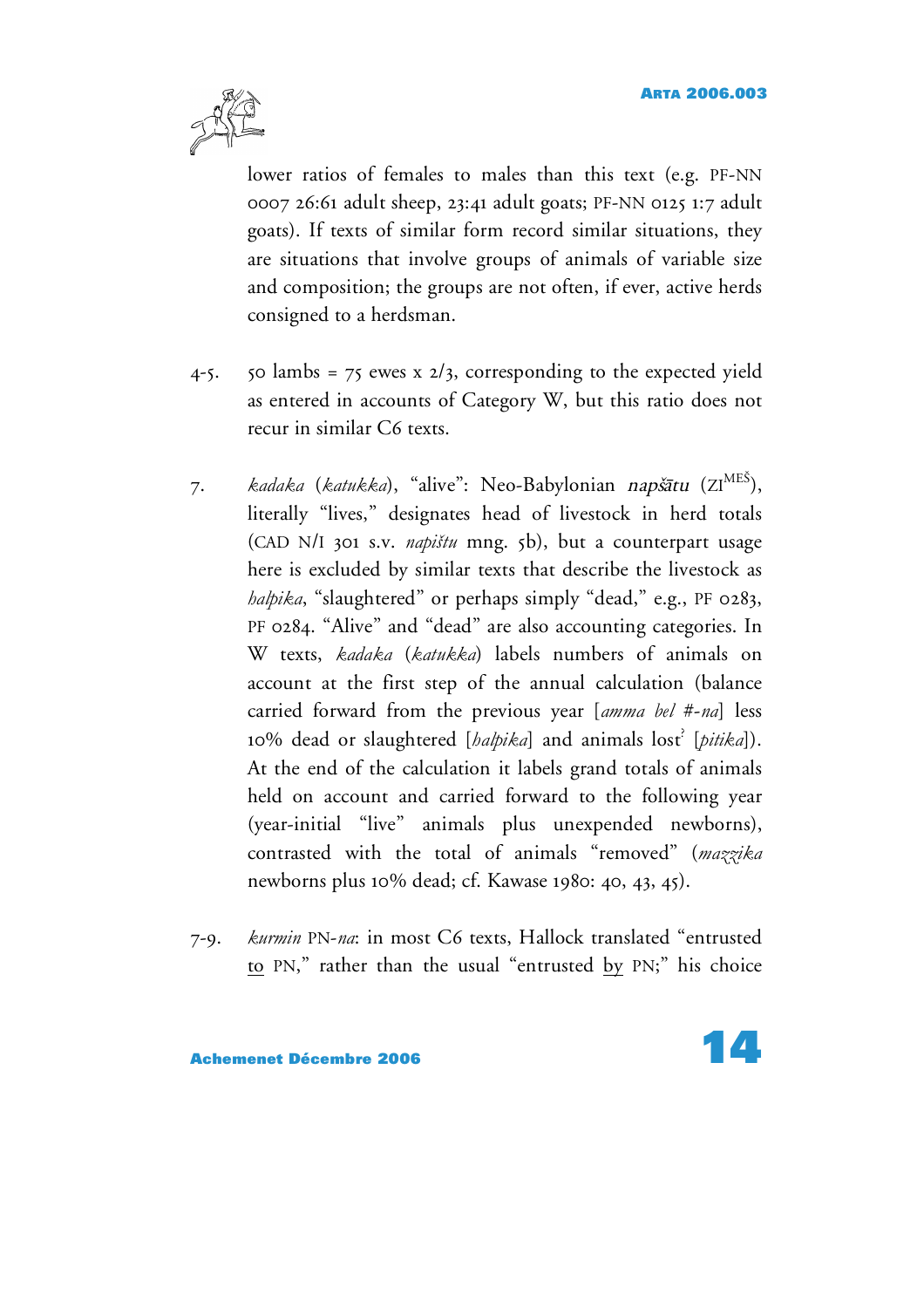

seems to imply that he understood these texts to record income rather than disbursements (1969: 10f.). PF 0290:5ff. describes live donkeys as *kurmin* PN-*na* GN "allocated to/by? PN (at ? ) GN." Other C6 text combine *kurmin* PN-*na* with finite forms of the cognate verb *kurma*- and/or forms of *kuti*-, "carry away" or *marri*- "hold," but in ways that seem inconsistent with records of income:

*kurmin* PN1-*na* PN2 *ak akkayaše marriš* PN1 *hi kurmaš* "(cattle) allocated for  $PN_1$ ,  $PN_2$  and his associate(s) took<sup>?</sup>, they allocated (them) to him, to  $PN_1$ " (PF 0291:7-11), where the final phrase would seem to confirm that the preceding *kurmin* PN<sub>1</sub>-na indicates "allocated to PN<sub>1</sub>," yet Hallock preferred to translate it as "entrusted by PN,," making a sequence: supplied by  $PN_1$ , held by  $PN_2$ , allocated to  $PN_1$ ;

PN<sub>1</sub> ak PN<sub>2</sub> kutiš PN<sub>3</sub> *i* kurmaš kurmin PN<sub>4</sub>-na "(sheep and goats) PN<sub>1</sub> and PN, carried away, they allocated (them) to him, to PN<sub>2</sub>, allocated by<sup>2</sup> PN<sub>4</sub>" (PF-NN 0444:5-11) might represent a similar sequence: animals taken away and turned over to PN<sub>3</sub> after being issued by PN<sub>4</sub>;

PN1 *hiše* PN2 ? *idaka* PN3*-ikkimar tingišda* PN4 GN *dušda* PN5 PN6-*na i kurmašda* "(cattle)  $PN_1$  together with  $PN_2$ <sup>211</sup> sent from (a herd under the control of?) PN<sub>3</sub>, PN<sub>4</sub> received at GN (and) allocated (them) to him, to PN<sub>5</sub> (a subordinate of)  $\text{PN}_6$ <sup>12</sup>" (PF-NN 1727:2-11) has the same sequence, but in reversed order and with additional intermediaries: animals issued by PN<sub>3</sub>,

**11** HAL *ak*-*ka*4-*nap*, not likely a variant of *akkayaše*, hence perhaps a personal name. **12**  $PN_6$  = the royal woman Artystone.

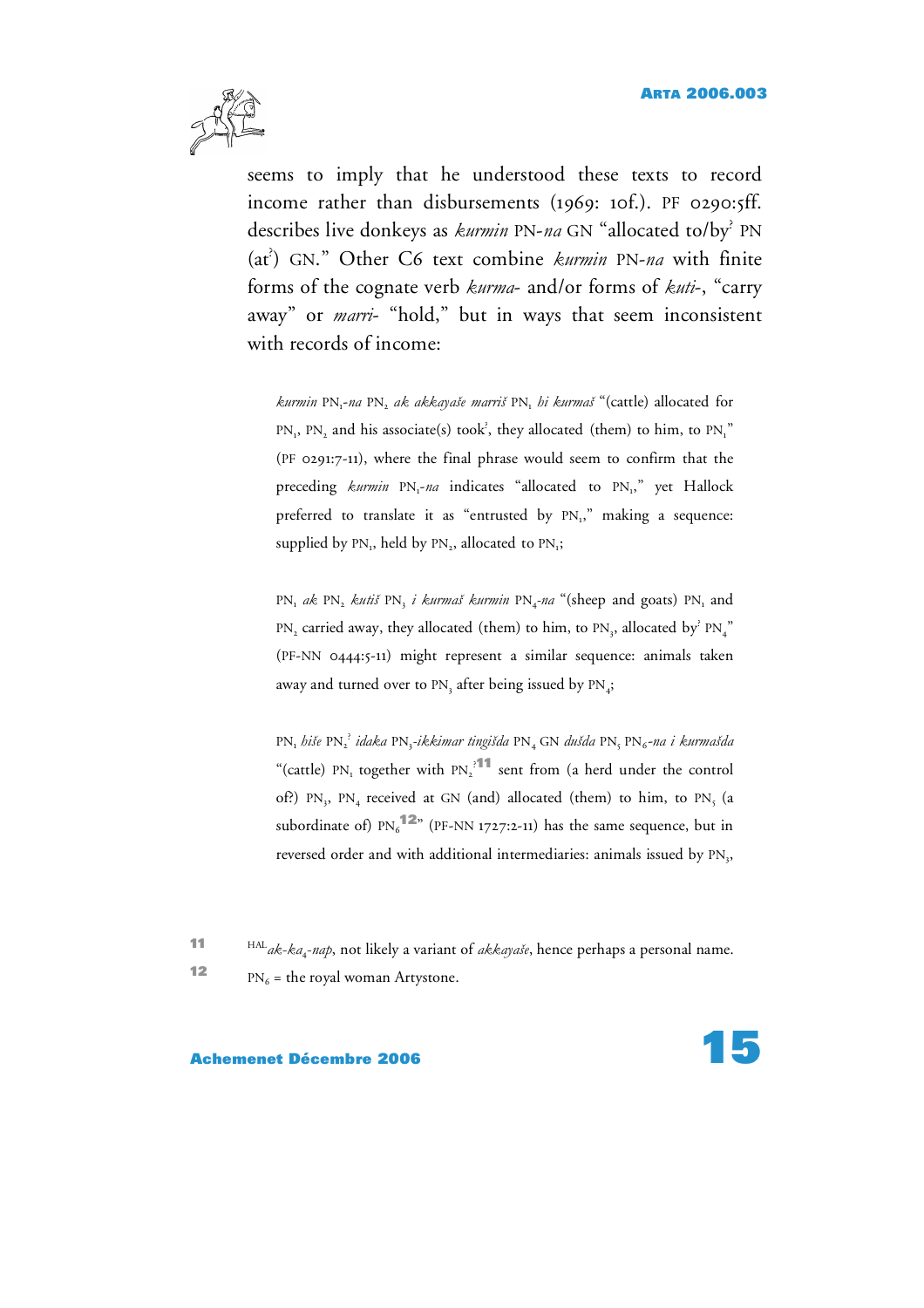

sent by  $PN_1$  and  $PN_2$ , received on the spot by  $PN_4$ , and subsequently handed over to  $PN_s$ , the agent of  $PN_6$ ;

PN<sub>1</sub> *kuzza* PN<sub>2</sub> *hi kurmaš* "(goats) PN<sub>1</sub> took, he turned (them) over to him, to  $PN_2$ " (PF 0627:4-7) suggests much the same operation, but in a less complicated form, and without notation of an original supplier;

(sheep and goats) *kurmin* PN<sub>1</sub>-na *kadaka* PN, akkayaše GN marriš "allocated by<sup>2</sup> PN<sub>1</sub>, alive, PN<sub>2</sub> his associate (at) GN took" (PF-NN 2302:6-11).

*kurmin* PN-*na* in these texts perhaps records responsibility not for income, but for outlays: living animals for storage on the hoof with herdsmen, still considered as assets on annual accounts; dead animals for consumption, considered "removed" from current balances.

9f. *amma*: Hallock translates "on hand," analyzing the word as adverbial *am*, "now," + locative postposition –*ma*, hence with inherently temporal sense (1969: 666). Hinz & Koch 1987: 51, prefer to see it as an irreducible noun, "Bestand," governing the following phrase with –*na* in passages like this one, hence "stock" or "balance" of year so-and-so. Interpretation as noun is favored by such constructions as *ammae*, "its *amma*" (with possessive *-e*) and *amma nimak*, "exists/is there as *amma.*" Phrases similar to the one in MMA 36.30.62 occur in C6 texts (PF 0288:5, PF 0289:7, PF 0290:7f., PF-NN 0395:9f.; PF-NN

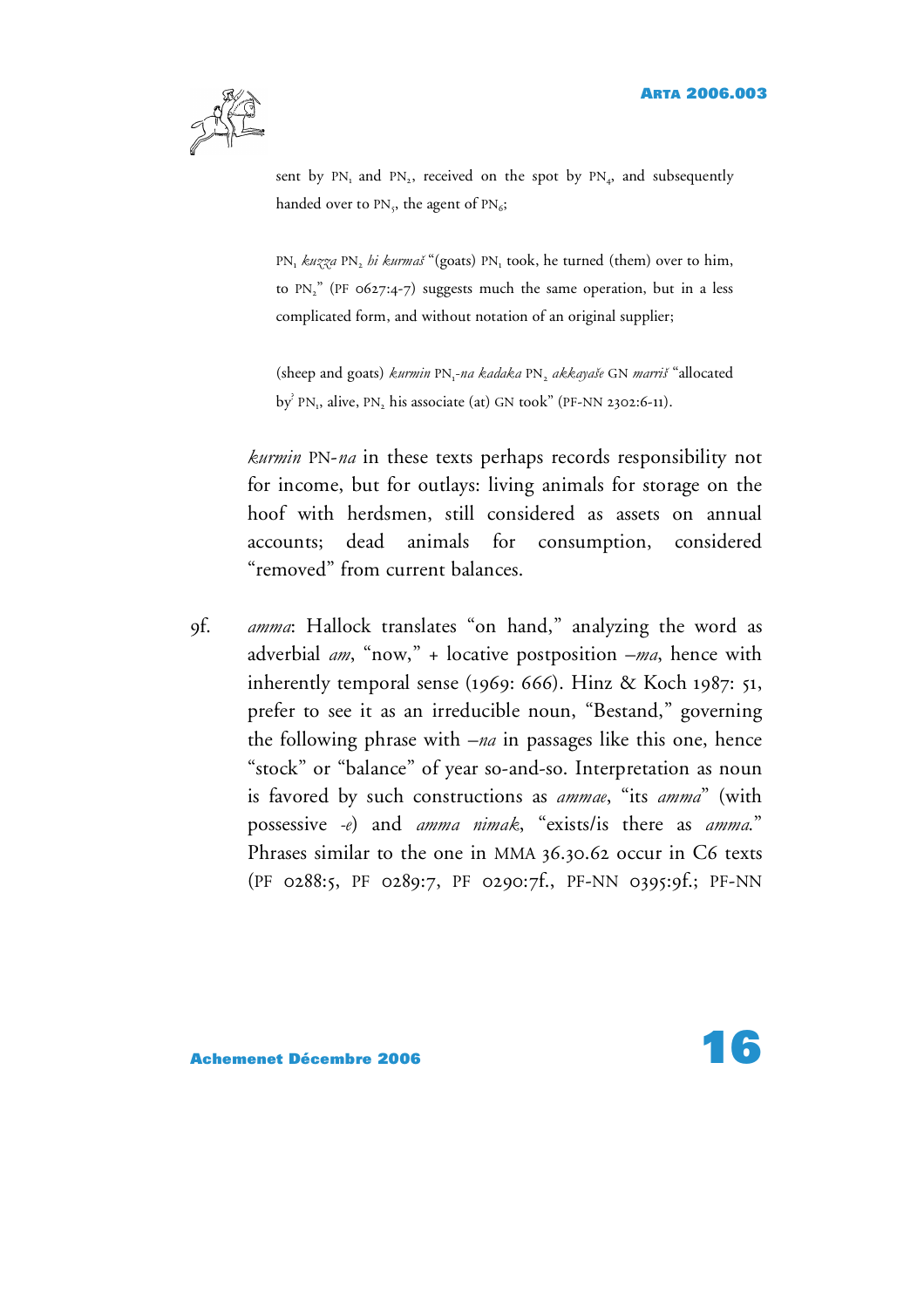

2061:12). <sup>13</sup> They do not occur in texts that record dead (*halpika*) animals. In accounts of livestock, the counterpart phrase PAP # *amma bel* #-*na* marks the opening balance carried forward from the previous year, prior to deductions for deaths and expenditures, and prior to operations in the current year (PF 2008:8, PF 2009:14, PF 2010:15).

> Wouter F.M. HENKELMAN **[wouter.henkelman@college–de–france.fr](mailto:wouter.henkelman@college-de-france.fr)** Charles E. JONES **[ce-jones@ascsa.edu.gr](mailto:ce-jones@ascsa.edu.gr)** Matthew W. STOLPER **[m-stolper@uchicago.edu](mailto:m-stolper@uchicago.edu)**

**<sup>13</sup>** In PF <sup>0285</sup> <sup>a</sup> place-name takes the position taken here by *amma* ([sheep/goats] *katukka kurme* PN-*na* GN *bel* #-*na*); compare (sheep/goats) *kurmin* PN-*na kadaka nutannuyašna bel* #-*na* PF-NN 0719:4-7 (C6) corresponding to account entries of the form PAP NN *amma nutannuyaš*, PF 2009:14 (W). In other texts, *amma* appears between a place name and the indication of the year: (donkeys) *katukka kurmin* PN*-na* GN *amma bel* #-*ummemanna* PF-NN 0863:4-8; PF-NN 2140:4-8 (Category D/C6?).

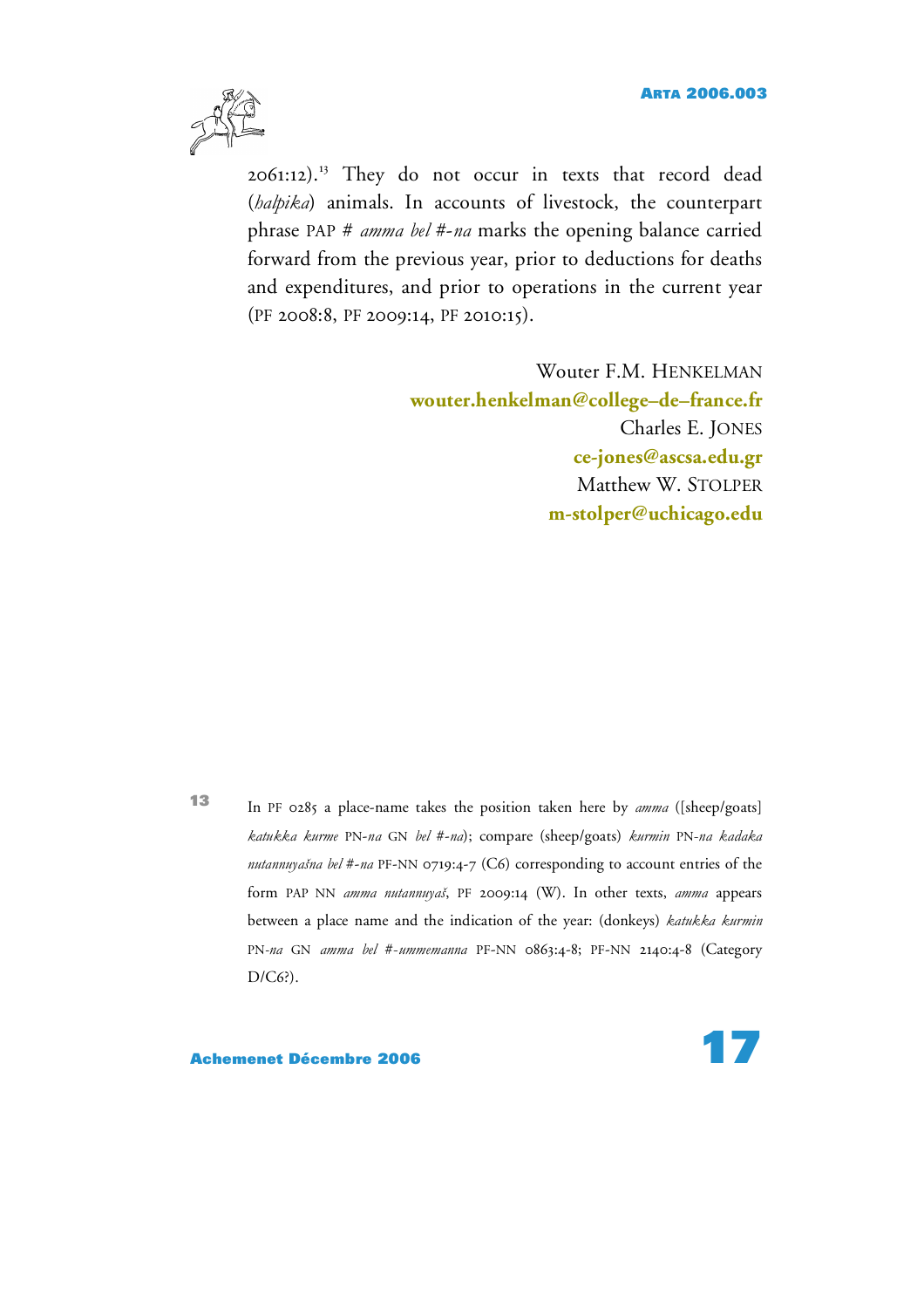

# **Bibliography**

ANONYMOUS 1934, Recent Discoveries at Persepolis, *JRAS* 1934: 226-232.

- BONGENAAR, A.C.V.M. 1997, *The Neo-Babylonian Ebabbar Temple at Sippar: its Administration and its Prosopography* (PIHANS 80), Leiden.
- BRIANT, P. 1979 (1982), L'élevage ovin dans l'empire achéménide, VIe-IVe siècles avant notre ère, *JESHO* 22: 136-161 = *Rois, Tributs et Paysans* (Annales littéraires de l'Université de Besançon 269), Paris: 331-356.
- –––– 2002, *From Cyrus to Alexander, a History of the Persian Empire*, Winona Lake.
- VAN DRIEL, G. 1993, Neo-Babylonian Sheep and Goats, *Bulletin on Sumerian Agriculture* 7: 219-258.
- VAN DRIEL, G. & NEMET-NEJAT, K. 1994, Bookkeeping Practices for an Institutional Herd at Eanna, *JCS* 46: 47-58.
- FLANDIN, E. & COSTE, P. 1851-52, *Voyage en Perse*, Paris.
- FRYE, R.N. 1973, Introduction, in: R.N. Frye (ed.), *Sasanian Remains from Qasr-i Abu Nasr: Seals, Sealings and Coins* (Harvard Iranian Series 1), Cambridge (MA): 1-5.
- GARRISON, M.B. 1996, A Persepolis Fortification Seal on the Tablet MDP 11 308 (Louvre Sb 13078), *JNES* 55: 15-35.
- GARRISON, M.B. & ROOT, M.C. 1998, *Achaemenid History* IX: *Persepolis Seal Studies*, Leiden [corrected edition].
- GARRISON, M.B. & ROOT, M.C. 2001, *Seals on the Persepolis Fortification Tablets*, I: *Images of Heroic Encounter* (OIP 117), Chicago.
- GEHLKEN, E. 1990, *Uruk: Spätbabylonische Wirtschaftstexte aus dem Eanna-Archiv* I, (AUWE 5), Mainz a.Rh.
- GIOVINAZZO, G. 1989, Présence babylonienne dans les textes économiques de Persépolis, *AION* 49: 201-207.
- HAUSER, W. 1933, The Persian Expedition, in: The Egyptian and Persian Expeditions, 1932-1933, *Bulletin of the Metropolitan Museum of Art*, Nov. 1933,

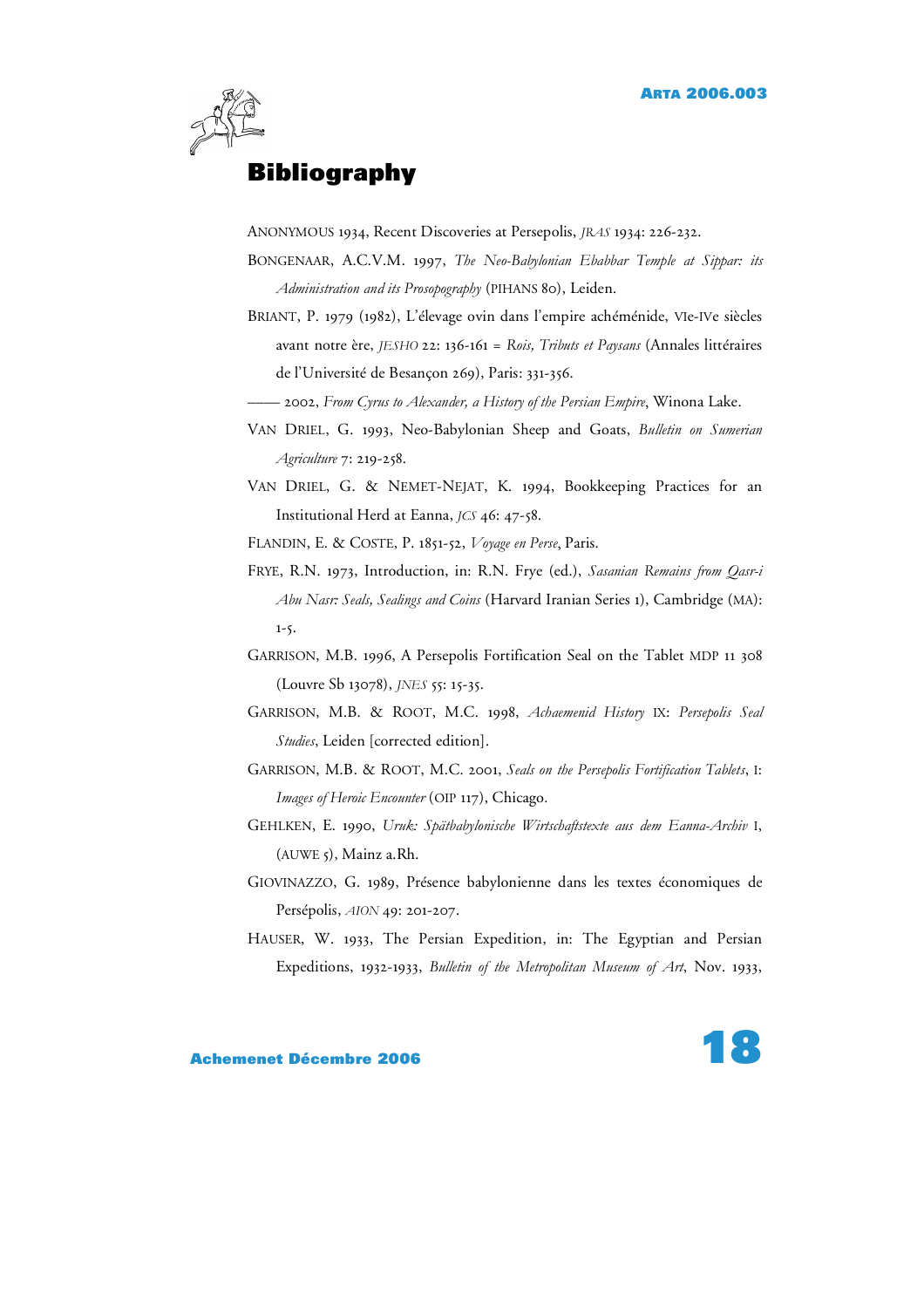

Section II: 39-44.

HALLOCK, R.T. 1969, *Persepolis Fortification Tablets* (OIP 92), Chicago.

HENKELMAN, W.F.M. 2005, Animal sacrifice and 'external' exchange in the Persepolis Fortification Tablets, in: H.D. Baker & M. Jursa (eds.), *Approaching the Babylonian Economy: Proceedings of the START Project Symposium Held in Vienna, 1-3 July 2004* (Studies in the Economic History of First Millennium Babylonia 2 = AOAT 30), Münster: 137-65.

HERZFELD, E. 1926, Reisebericht, ZDMG 80, 225-284.

HINZ, W. 1971, Achämenidische Hofverwaltung, ZA 61, 260-311.

HINZ, W. & KOCH, H. 1987, *Elamisches Wörterbuch* (AMI Erg.bd. 17), Berlin.

- JONES, C.E. & STOLPER, M.W. 1986, Two Late Elamite Tablets at Yale, in: L. de Meyer, H. Gasche & F. Vallat (eds.), *Fragmenta Historiae Elamicae. Mélanges offerts à M.-J. Steve*, Paris: 243-254.
- KAWASE, T. 1980, Sheep and Goats in the Persepolis Royal Economy, ASJ 2: 37-51.
- –––– 1984, Female workers '*pašap*' in the Persepolis Royal Economy, *ASJ* 6: 19-31.
- –––– 1986, *Kapnuški* in the Persepolis Fortification Texts, in: L. de Meyer, H. Gasche & F. Vallat (eds.), *Fragmenta Historiae Elamicae. Mélanges offerts à M.-J. Steve*, Paris: 263-275.
- KOCH, H. 1990, *Verwaltung und Wirtschaft im persischen Kernland zur Zeit der Achämeniden* (TAVO Beih. B 89), Wiesbaden.
- KOZUH, M.G. 2006, *The Sacrificial Economy: On the Management of Sacrificial Sheep and Goats at the Neo-Babylonian/Achaemenid Eanna Temple of Uruk (c. 625-520 B.C)*, Ph.D. Dissertation, University of Chicago.
- DA RIVA, R. 2002, *Der Ebabbar-Temple von Sippar in frühneubabylonischer Zeit* (AOAT 291), Münster.
- SUMNER, W.M. 1986, Achaemenid Settlement in the Persepolis Plain, *AJA* 90: 3- 31.
- TAVERNIER, J. 2002, *Iranica in de Achaemenidische Periode (ca. 550-330 v.Chr.)*, Ph.D. dissertation, Katholieke Universiteit Leuven [revised edition forthcoming as